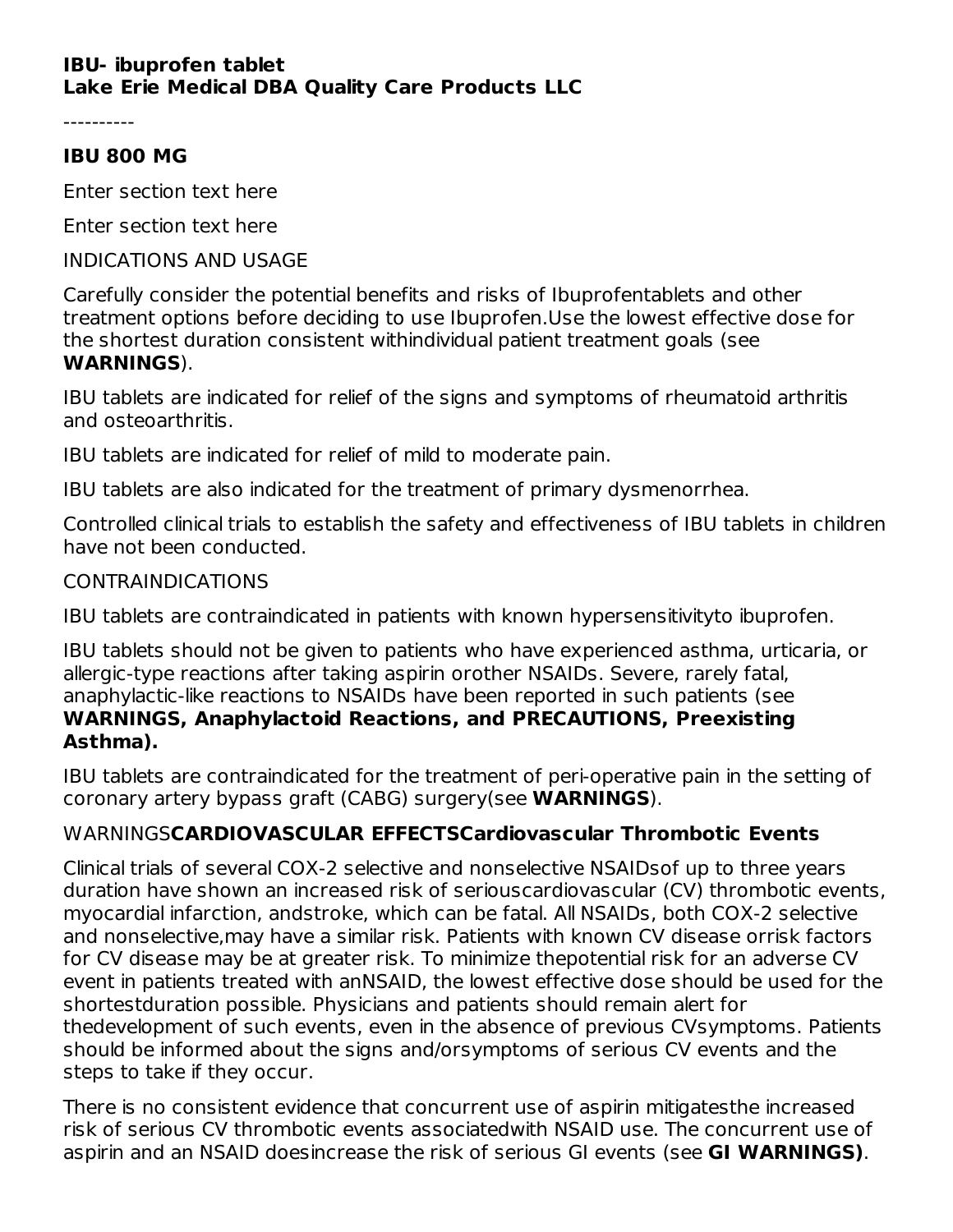Two large, controlled clinical trials of a COX-2 selective NSAID forthe treatment of pain in the first 10-14 days following CABG surgeryfound an increased incidence of myocardial infarction and stroke (see **CONTRAINDICATIONS).**

## **Hypertension**

NSAIDs including IBU tablets, can lead to onset of new hypertensionor worsening of preexisting hypertension, either of which maycontribute to the increased incidence of CV events. Patients takingthiazides or loop diuretics may have impaired response to these therapieswhen taking NSAIDs. NSAIDs, including IBU tablets, should beused with caution in patients with hypertension. Blood pressure (BP)should be monitored closely during the initiation of NSAID treatmentand throughout the course of therapy.

### **Congestive Heart Failure and Edema**

Fluid retention and edema have been observed in some patients taking NSAIDs. IBU tablets should be used with caution in patients with fluid retention or heart failure.

## **Gastrointestinal Effects - Risk of Ulceration, Bleeding, and Perforation**

NSAIDs, including IBU tablets, can cause serious gastrointestinal(GI) adverse events including inflammation, bleeding, ulceration, and perforation of the stomach, small intestine, or large intestine, which can be fatal. These serious adverse events can occur at any time, with or without warning symptoms, in patients treated with NSAIDs. Only one in five patients, who develop a serious upper GI adverse event on NSAID therapy, is symptomatic. Upper GI ulcers, gross bleeding, or perforation caused by NSAIDs occur in approximately 1% of patientstreated for 3-6 months, and in about 2-4% of patients treated for oneyear. These trends continue with longer duration of use, increasing the likelihood of developing a serious GI event at some time during the course of therapy. However, even short-term therapy is not without risk. NSAIDs should be prescribed with extreme caution in thosewith a prior history of ulcer disease or gastrointestinal bleeding.Patients with a prior history of peptic ulcer disease and/or gastrointestinal bleeding who use NSAIDs have a greater than 10-fold increased risk for developing a GI bleed compared to patients treatedwith neither of these risk factors. Other factors that increase the riskof GI bleeding in patients treated with NSAIDs include concomitant use of oral corticosteroids or anticoagulants, longer duration of NSAID therapy, smoking, use of alcohol, older age, and poor general health status. Most spontaneous reports of fatal GI events are in elderly or debilitated patients and therefore, special care should be taken in treating this population. To minimize the potential risk for an adverse GI event in patients treated with an NSAID, the lowest effective dose should be used for the shortest possible duration. Patients and physicians should remain alert for signs and symptoms of GIulcerations and bleeding during NSAID therapy and promptly initiate additional evaluation and treatment if a serious GI event is suspected.This should include discontinuation of the NSAID until a serious GI adverse event is ruled out. For high-risk patients, alternate therapies that do not involve NSAIDs should be considered.

## **Renal Effects**

Long-term administration of NSAIDs has resulted in renal papillary necrosis and other renal injury. Renal toxicity has also been seen in patients in whom renal prostaglandins have a compensatory role in the maintenance of renal perfusion. In these patients, administration of a NSAID may cause a dose dependent reduction in prostaglandin formation and, secondarily, in renal blood flow, which may precipitate overt renal decompensation. Patients at greatest riskof this reaction are those with impaired renal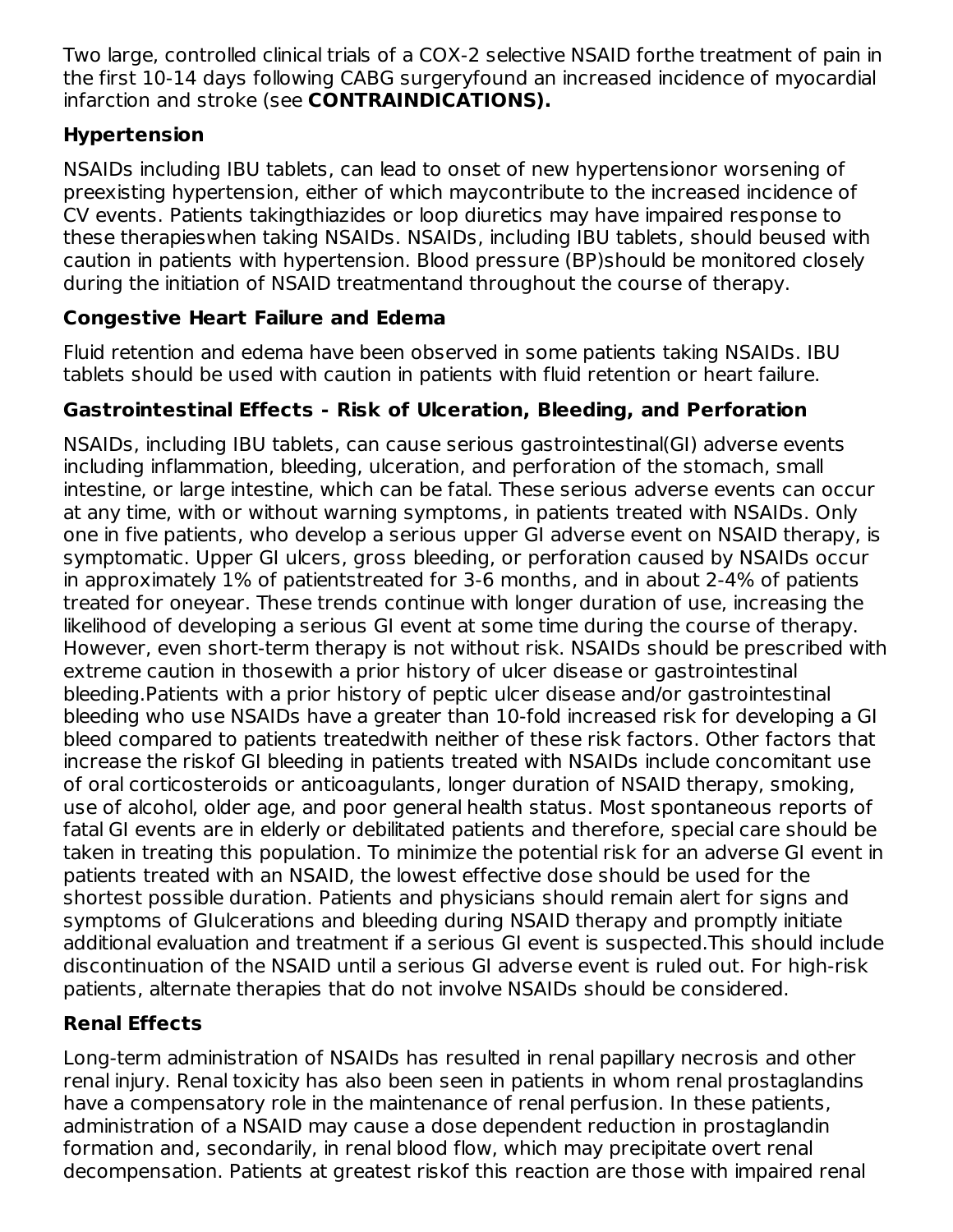function, heart failure, liver dysfunction, those taking diuretics and ACE inhibitors, and the elderly. Discontinuation of NSAID therapy is usually followed by recovery to the pretreatment state.

## **Advanced Renal Disease**

No information is available from controlled clinical studies regarding the use of Ibuprofen tablets in patients with advanced renal disease.Therefore, treatment with IBU tablets is not recommended in these patients with advanced renal disease. If IBU tablet therapy must be initiated, close monitoring of the patients renal function is advisable.

### **Anaphylactoid Reactions**

As with other NSAIDs, anaphylactoid reactions may occur inpatients without known prior exposure to IBU tablets. IBU tablets should not be given to patients with the aspirin triad. This symptom complex typically occurs in asthmatic patients who experience rhinitis with or without nasal polyps, or who exhibit severe, potentially fatal bronchospasm after taking aspirin or other NSAIDs (see **CONTRAINDICATIONS and PRECAUTIONS, Preexisting Asthma).**Emergency help should be sought in cases where an anaphylactoidreaction occurs

### **Skin Reactions**

NSAIDs, including IBU tablets, can cause serious skin adverse events such as exfoliative dermatitis, Stevens-Johnson Syndrome(SJS), and toxic epidermal necrolysis (TEN), which can be fatal.These serious events may occur without warning. Patients should be informed about the signs and symptoms of serious skin manifestations and use of the drug should be discontinued at the first appearance of skin rash or any other sign of hypersensitivity.

### **Pregnancy**

In late pregnancy, as with other NSAIDs, IBU tablets should beavoided because it may cause premature closure of the ductus arteriosus.

PRECAUTIONS General

IBU tablets cannot be expected to substitute for corticosteroids orto treat corticosteroid insufficiency. Abrupt discontinuation of corticosteroidsmay lead to disease exacerbation. Patients on prolongedcorticosteroid therapy should have their therapy tapered slowly if adecision is made to discontinue corticosteroids.

The pharmacological activity of IBU tablets in reducing fever andinflammation may diminish the utility of these diagnostic signs indetecting complications of presumed noninfectious, painful conditions.

### **Hepatic effects**

Borderline elevations of one or more liver tests may occur in upto 15% of patients taking NSAIDs, including IBU tablets. These laboratoryabnormalities may progress, may remain unchanged, or maybe transient with continuing therapy. Notable elevations of ALT orAST (approximately three or more times the upper limit of normal)have been reported in approximately 1% of patients in clinical trialswith NSAIDs. In addition, rare cases of severe hepatic reactions,including jaundice, fulminant hepatitis, liver necrosis, and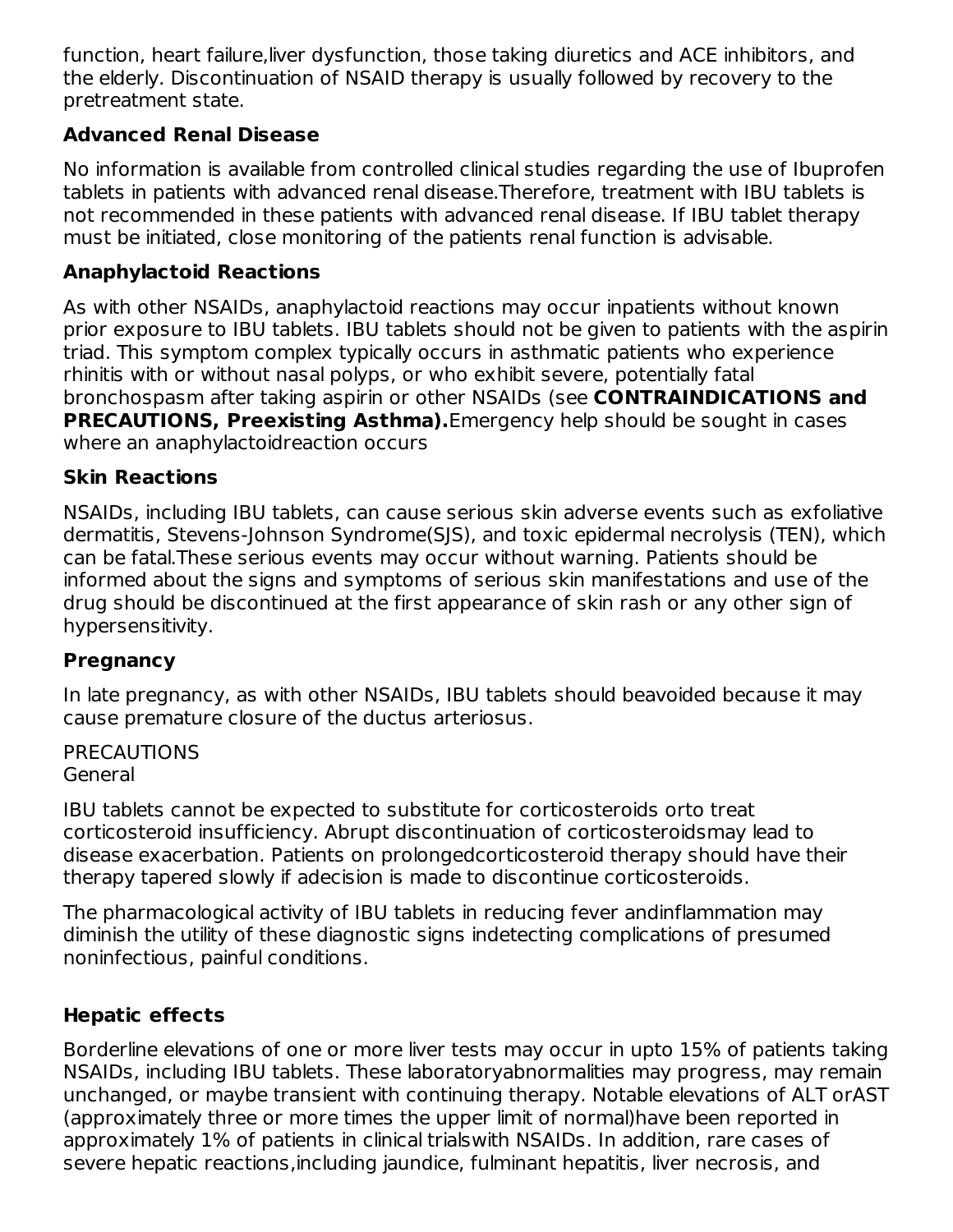hepaticfailure, some of them with fatal outcomes have been reported. Apatient with symptoms and/or signs suggesting liver dysfunction, orwith abnormal liver test values, should be evaluated for evidence ofthe development of a more severe hepatic reaction while on therapywith IBU tablets. If clinical signs and symptoms consistent with liverdisease develop, or if systemic manifestations occur (e.g.,eosinophilia, rash, etc.), IBU tablets should be discontinued.

### **Hematological effects**

Anemia is sometimes seen in patients receiving NSAIDs, includingIBU tablets. This may be due to fluid retention, occult or gross GIblood loss, or an incompletely described effect upon erythropoiesis.Patients on long-term treatment with NSAIDs, including IBU tablets,should have their hemoglobin or hematocrit checked if they exhibitany signs or symptoms of anemia.

In two postmarketing clinical studies the incidence of a decreasedhemoglobin level was greater than previously reported. Decrease inhemoglobin of 1 gram or more was observed in 17.1% of 193patients on 1600 mg ibuprofen daily (osteoarthritis), and in 22.8% of189 patients taking 2400 mg of ibuprofen daily (rheumatoid arthritis).Positive stool occult blood tests and elevated serum creatinine levelswere also observed in these studies.

NSAIDs inhibit platelet aggregation and have been shown to prolongbleeding time in some patients. Unlike aspirin, their effect onplatelet function is quantitatively less, of shorter duration, and reversible.

Patients receiving IBU tablets who may be adversely affected byalterations in platelet function, such as those with coagulation disordersor patients receiving anticoagulants should be carefully monitored.

### **Preexisting asthma**

Patients with asthma may have aspirin-sensitive asthma. The useof aspirin in patients with aspirin-sensitive asthma has been associatedwith severe bronchospasm, which can be fatal. Since cross reactivity,including bronchospasm, between aspirin and NSAIDs hasbeen reported in such aspirin-sensitive patients, IBU tablets shouldnot be administered to patients with this form of aspirin sensitivityand should be used with caution in patients with preexisting asthma.

## **Ophthalmological effects**.

Blurred and/or diminished vision, scotomata, and/or changes incolor vision have been reported. If a patient develops such complaintswhile receiving IBU tablets, the drug should be discontinued, and thepatient should have an ophthalmologic examination which includescentral visual fields and color vision testing.

## **Aseptic Meningitis**

Aseptic meningitis with fever and coma has been observed on rareoccasions in patients on ibuprofen therapy. Although it is probablymore likely to occur in patients with systemic lupus erythematosusand related connective tissue diseases, it has been reported inpatients who do not have an underlying chronic disease. If signs orsymptoms of meningitis develop in a patient on IBU tablets, the possibilityof its being related to IBU tablets should be considered.

## **Laboratory Tests**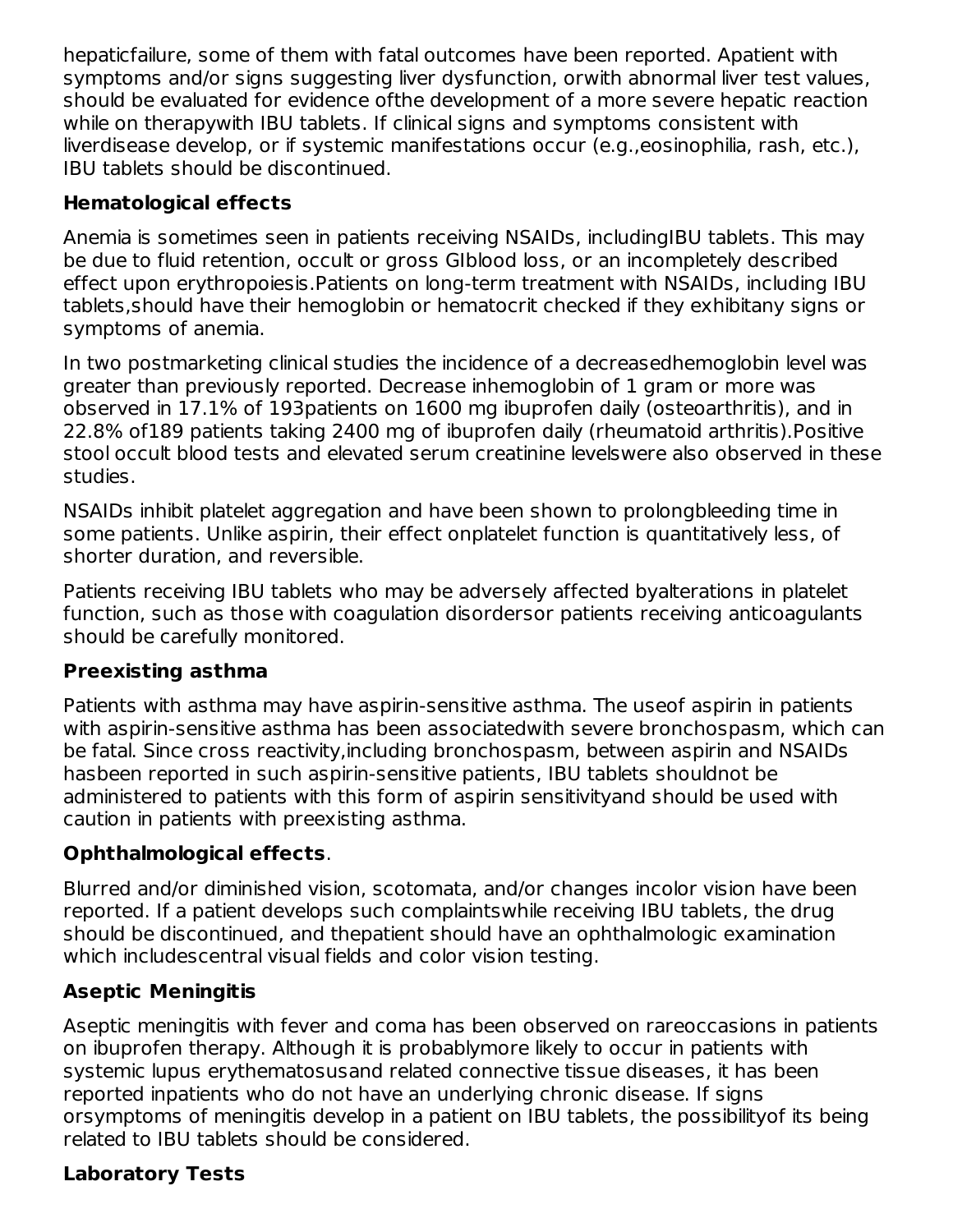Because serious GI tract ulcerations and bleeding can occur withoutwarning symptoms, physicians should monitor for signs orsymptoms of GI bleeding. Patients on long-term treatment withNSAIDs should have their CBC and chemistry profile checked periodically.If clinical signs and symptoms consistent with liver or renaldisease develop, systemic manifestations occur (e.g., eosinophilia,rash etc.), or abnormal liver tests persist or worsen, IBU tabletsshould be discontinued.

## **Drug Interactions**

**ACE-inhibitors:**Reports suggest that NSAIDs may diminish the antihypertensiveeffect of ACE-inhibitors. This interaction should be given considerationin patients taking NSAIDs concomitantly with ACE-inhibitors.

**Aspirin**When IBU tablets are administered with aspirin, its protein bindingis reduced, although the clearance of free IBU tablets is notaltered. The clinical significance of this interaction is not known; however,as with other NSAIDs, concomitant administration of ibuprofenand aspirin is not generally recommended because of the potential forincreased adverse effects.

### **Diuretics**

Clinical studies, as well as post marketing observations, haveshown that Ibuprofen tablets can reduce the natriuretic effect-offurosemide and thiazides in some patients. This response has beenattributed to inhibition of renal prostaglandin synthesis. During concomitanttherapy with NSAIDs, the patient should be observed closelyfor signs of renal failure (see PRECAUTIONS, Renal Effects), aswell as to assure diuretic efficacy.

#### **Lithium**

Ibuprofen produced an elevation of plasma lithium levels and areduction in renal lithium clearance in a study of eleven normal volunteers.The mean minimum lithium concentration increased 15%and the renal clearance of lithium was decreased by 19% during thisperiod of concomitant drug administration.This effect has been attributed to inhibition of renal prostaglandinsynthesis by ibuprofen. Thus, when ibuprofen and lithium are administeredconcurrently, subjects should be observed carefully for signsof lithium toxicity. (Read circulars for lithium preparation before useof such concurrent therapy.)

### **Methotrexate**

NSAIDs have been reported to competitively inhibit methotrexateaccumulation in rabbit kidney slices. This may indicate that they couldenhance the toxicity of methotrexate. Caution should be used whenNSAIDs are administered concomitantly with methotrexate.

### **Warfarin-type anticoagulants**

Several short-term controlled studies failed to show that Ibuprofentablets significantly affected prothrombin times or a variety of otherclotting factors when administered to individuals on coumarin-typeanticoagulants. However, because bleeding has been reported whenIBU tablets and other NSAIDs have been administered to patients oncoumarin-type anticoagulants, the physician should be cautiouswhen administering IBU tablets to patients on anticoagulants. Theeffects of warfarin and NSAIDs on GI bleeding are synergistic, suchthat the users of both drugs together have a risk of serious GI bleedinghigher than users of either drug alone.

## **H-2 Antagonists**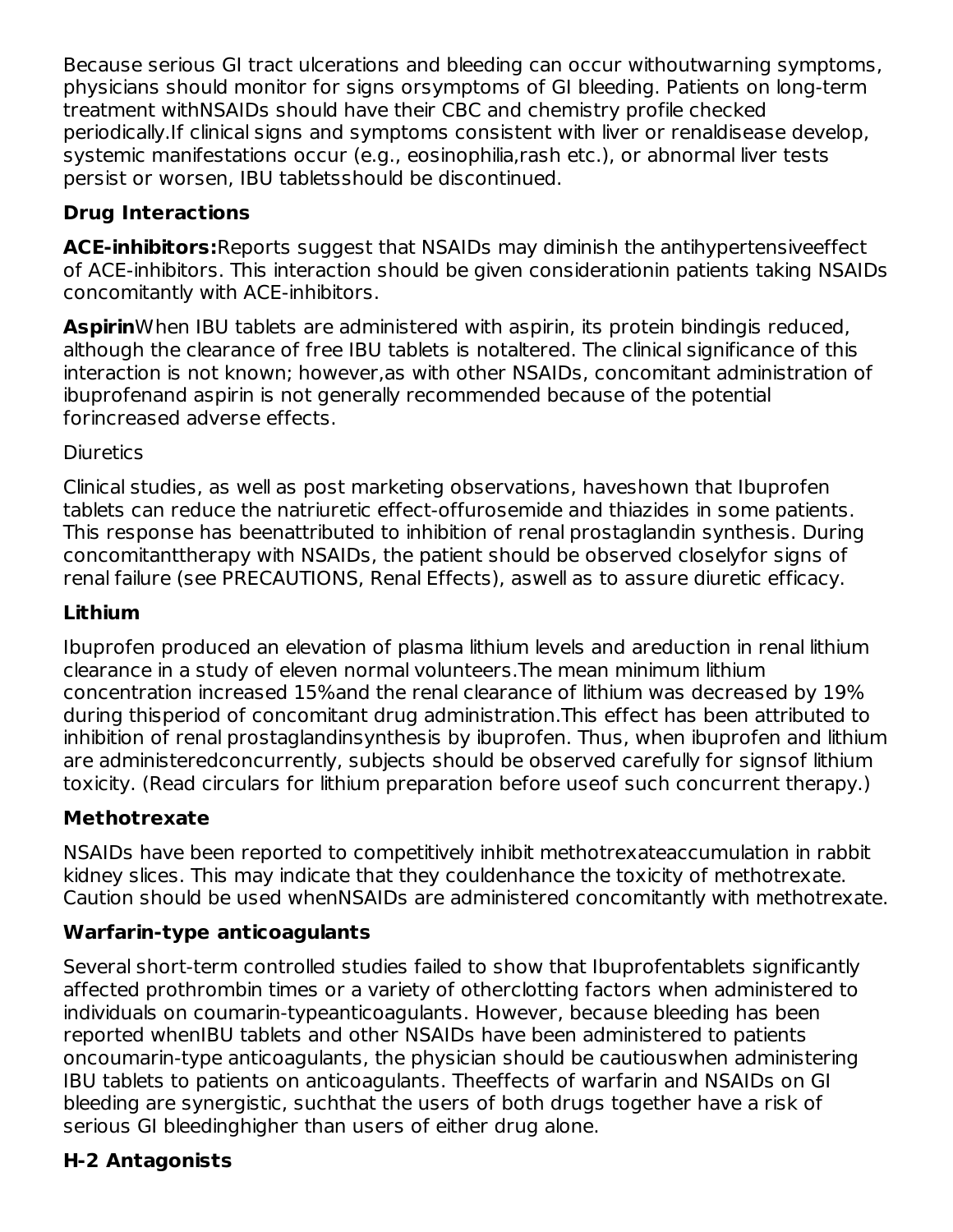In studies with human volunteers, co-administration of cimetidineor ranitidine with ibuprofen had no substantive effect on ibuprofenserum concentrations.

### **Pregnancy**

# **Teratogenic effects: Pregnancy Category C**

Reproductive studies conducted in rats and rabbits have notdemonstrated evidence of developmental abnormalities. However,animal reproduction studies are not always predictive of humanresponse. There are no adequate and well-controlled studies in pregnantwomen. Ibuprofen should be used in pregnancy only if thepotential benefit justifies the potential risk to the fetus.

## **Nonteratogenic effects**

Because of the known effects of NSAIDs on the fetal cardiovascularsystem (closure of ductus arteriosus), use during late pregnancyshould be avoided.

# **Labor and Delivery**

In rat studies with NSAIDs, as with other drugs known to inhibitprostaglandin synthesis, an increased incidence of dystocia, delayedparturition, and decreased pup survival occurred. The effects of IBUtablets on labor and delivery in pregnant women are unknown.

## **Nursing Mothers**

It is not known whether this drug is excreted in human milk.Because many drugs are excreted in human-milk and because of thepotential for serious adverse reactions in nursing infants from IBUtablets, a decision should be made whether to discontinue nursing ordiscontinue the drug, taking into account the importance of the drugto the mother.

# **Pediatric Use**

Safety and effectiveness of IBU tablets in pediatric patients havenot been established.

# **Geriatric Use**

As with any NSAIDs, caution should be exercised in treating theelderly (65 years and older).

## ADVERSE REACTIONS

The most frequent type of adverse reaction occurring withIbuprofen tablets is gastrointestinal. In controlled clinical trials thepercentage of patients reporting one or more gastrointestinal complaintsranged from 4% to 16%.

In controlled studies when Ibuprofen tablets were compared toaspirin and indomethacin in equally effective doses, the overall incidenceof gastrointestinal complaints was about half that seen in eitherthe aspirin- or indomethacin-treated patients.

Adverse reactions observed during controlled clinical trials at anincidence greater than 1% are listed in the table. Those reactions listedin Column one encompass observations in approximately 3,000patients. More than 500 of these patients were treated for periods ofat least 54 weeks.

Still other reactions occurring less frequently than 1 in 100 werereported in controlled clinical trials and from marketing experience.These reactions have been divided into two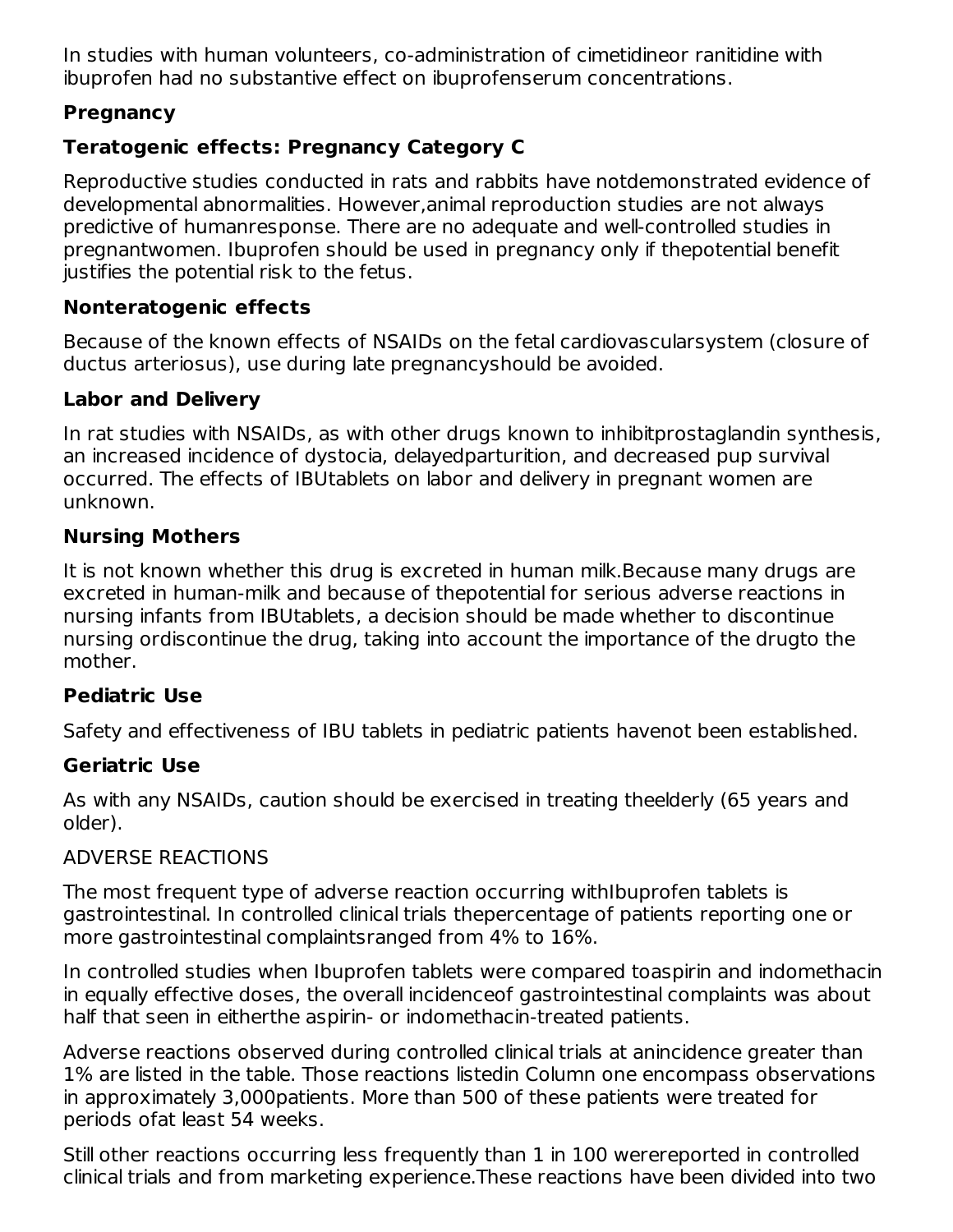categories: Column twoof the table lists reactions with therapy with Ibuprofen tablets wherethe probability of a causal relationship exists: for the reactions inColumn three, a causal relationship with Ibuprofen tablets has notbeen established.

Reported side effects were higher at doses of 3200 mg/day thanat doses of 2400 mg or less per day in clinical trials of patients withrheumatoid arthritis. The increases in incidence were slight and stillwithin the ranges reported in the table.

### **OVERDOSAGE**

Approximately 11⁄2 hours after the reported ingestion of from 7 to10 Ibuprofen tablets (400 mg), a 19-month old child weighing 12 kgwas seen in the hospital emergency room, apneic and cyanotic,responding only to painful stimuli. This type of stimulus, however,was sufficient to induce respiration. Oxygen and parenteral fluidswere given; a greenish-yellow fluid was aspirated from the stomachwith no evidence to indicate the presence of ibuprofen. Two hoursafter ingestion the child's condition seemed stable; she still respondedonly to painful stimuli and continued to have periods of apnea lastingfrom 5 to 10 seconds. She was admitted to intensive care andsodium bicarbonate was administered as well as infusions of dextroseand normal saline. By four hours postingestion she could bearoused easily, sit by herself and respond to spoken commands.Blood level of ibuprofen was 102.9 μg/mL approximately 81⁄2 hoursafter accidental ingestion. At 12 hours she appeared to be completelyrecovered.

In two other reported cases where children (each weighingapproximately 10 kg) accidentally, acutely ingested approximately120 mg/kg, there were no signs of acute intoxication or late sequelae.Blood level in one child 90 minutes after ingestion was 700 μg/mL —about 10 times the peak levels seen in absorption-excretion studies.A 19-year old male who had taken 8,000 mg of ibuprofen over aperiod of a few hours complained of dizziness, and nystagmus wasnoted. After hospitalization, parenteral hydration and three days bedrest, he recovered with no reported sequelae.

In cases of acute overdosage, the stomach should be emptied byvomiting or lavage, though little drug will likely be recovered if morethan an hour has elapsed since ingestion. Because the drug is acidicand is excreted in the urine, it is theoretically beneficial to administeralkali and induce diuresis. In addition to supportive measures, the useof oral activated charcoal may help to reduce the absorption andreabsorption of Ibuprofen tablets.

#### DOSAGE AND ADMINISTRATION

Carefully consider the potential benefits and risks of IBU tabletsand other treatment options before deciding to use IBU tablets. Usethe lowest effective dose for the shortest duration consistent withindividual patient treatment goals (see WARNINGS).

After observing the response to initial therapy with IBU tablets, thedose and frequency should be adjusted to suit an individual patient'sneeds.Do not exceed 3200 mg total daily dose. If gastrointestinal complaintsoccur, administer IBU tablets with meals or milk.

Rheumatoid arthritis and osteoarthritis, including flare-ups ofchronic disease:

Suggested Dosage: 1200 mg-3200 mg daily (400 mg, 600 mg or800 mg tid or qid). Individual patients may show a better responseto 3200 mg daily, as compared with 2400 mg, although in well-controlledclinical trials patients on 3200 mg did not show a better meanresponse in terms of efficacy. Therefore, when treating patients with3200 mg/day, the physician should observe sufficient increased clinicalbenefits to offset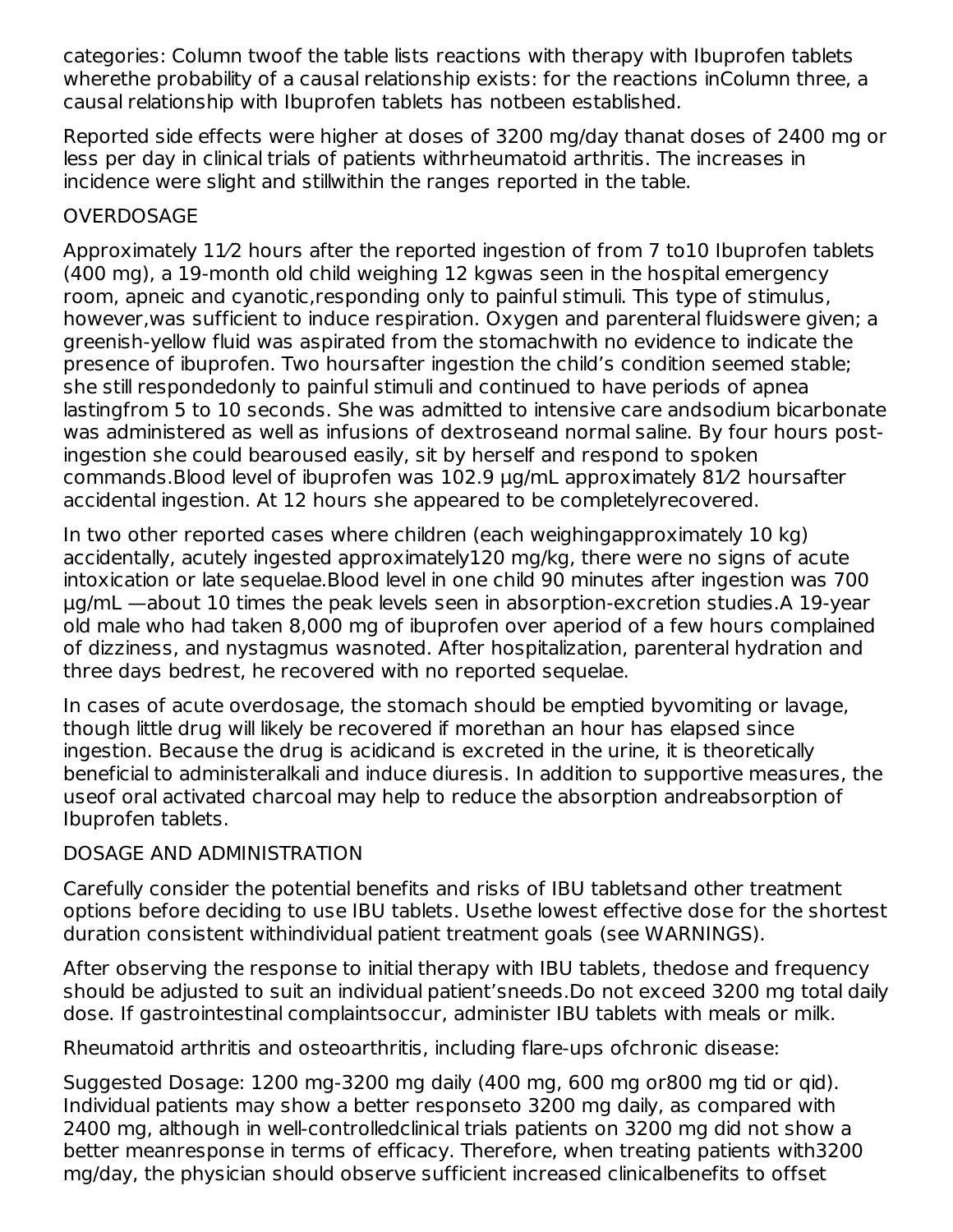potential increased risk.The dose should be tailored to each patient, and may be loweredor raised depending on the severity of symptoms either at time of initiatingdrug therapy or as the patient responds or fails to respond.In general, patients with rheumatoid arthritis seem to require higherdoses of IBU tablets than do patients with osteoarthritis.

The smallest dose of IBU tablets that yields acceptable controlshould be employed. A linear blood level dose-response relationshipexists with single doses up to 800 mg (See CLINICAL PHARMACOLOGYfor effects of food on rate of absorption).

The availability of three tablet strengths facilitates dosage adjustment.In chronic conditions, a therapeutic response to therapy with IBU tablets is sometimes seen in a few days to a week but most often isobserved by two weeks. After a satisfactory response has beenachieved, the patient's dose should be reviewed and adjusted asrequired.

### **Mild to moderate pain:**

400 mg every 4 to 6 hours as necessaryfor relief of pain.In controlled analgesic clinical trials, doses of Ibuprofen tabletsgreater than 400 mg were no more effective than the 400 mg dose.

### **Dysmenorrhea:**

For the treatment of dysmenorrhea, beginningwith the earliest onset of such pain, IBU tablets should be given in adose of 400 mg every 4 hours as necessary for the relief of pain.

#### HOW SUPPLIED

IBU tablets are available in the following strengths, colors and sizes:

600 mg (white, caplet, debossed 6I)

800 mg (white, caplet, debossed 8I)

### **Information for Patients**

Patients should be informed of the following information beforeinitiating therapy with an NSAID and periodically during the course ofongoing therapy. Patients should also be encouraged to read theNSAID Medication Guide that accompanies each prescription dispensed

• IBU tablets like other NSAIDs, may cause serious CV side effects,such as MI or stroke, which may result in hospitalization and evendeath. Although serious CV events can occur without warningsymptoms, patients should be alert for the signs and symptoms ofchest pain, shortness of breath, weakness, slurring of speech, andshould ask for medical advice when observing any indicative sign orsymptoms. Patients should be apprised of the importance of thisfollow-up (see **WARNINGS,Cardiovascular Effects**).

• IBU tablets, like other NSAIDs, can cause GI discomfort and, rarely,serious GI side effects, such as ulcers and bleeding, which mayresult in hospitalization and even death. Although serious GI tractulcerations and bleeding can occur without warning symptoms,patients should be alert for the signs and symptoms of ulcerationsand bleeding, and should ask for medical advice when observingany indicative signs or symptoms including epigastric pain, dyspepsia,melena, and hematemesis. Patients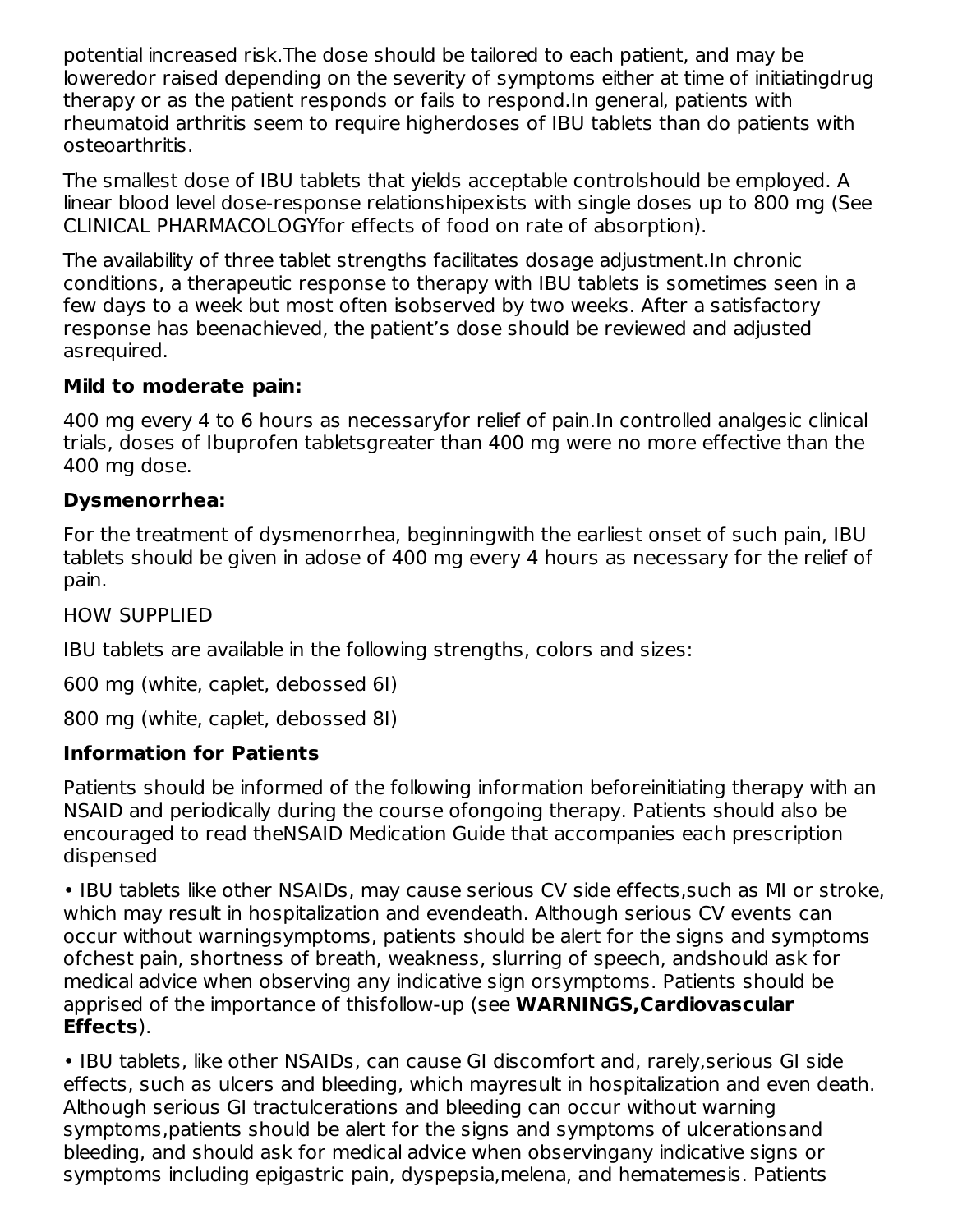#### should be apprised of theimportance of this follow-up (see **WARNINGS,Gastrointestinal Effects-Risk of Ulceration, Bleeding and Perforation).**

• IBU tablets, like other NSAIDs, can cause serious skin side effectssuch as exfoliative dermatitis, SJS and TEN, which may result inhospitalization and even death. Although serious skin reactions mayoccur without warning, patients should be alert for the signs andsymptoms of skin rash and blisters, fever, or other signs of hypersensitivitysuch as itching, and should ask for medical advice whenobserving any indicative sign or symptoms. Patients should beadvised to stop the drug immediately if they develop any type ofrash and contact their physicians as soon as possible.

• Patients should promptly report signs or symptoms of unexplainedweight gain or edema to their physicians.

• Patients should be informed of the warning signs and symptoms ofhepatotoxicity (e.g., nausea, fatigue, lethargy, pruritus, jaundice,right upper quadrant tenderness and "flu-like" symptoms). If theseoccur, patients should be instructed to stop therapy and seek immediatemedical therapy.

• Patients should be informed of the signs of an anaphylactoid reaction(e.g. difficulty breathing, swelling of the face or throat). If theseoccur, patients should be instructed to seek immediate emergencyhelp (see **WARNINGS)**.

• In late pregnancy, as with other NSAIDs, IBU tablets should beavoided because it may cause premature closure of the ductus arteriosus.

#### BOXED WARNING

#### **Cardiovascular Risk**

- NSAIDs may cause an increased risk of serious cardiovascularthrombotic events, myocardial infarction, and stroke,which can be fatal. This risk may increase with duration ofuse. Patients with cardiovascular disease or risk factors forcardiovascular disease may be at greater risk (See **WARNINGS**).
- IBU tablets are contraindicated for treatment of peri-operativepain in the setting of coronary artery bypass graft (CABG)surgery (See **WARNINGS**).

#### **Gastrointestinal Risk**

NSAIDS cause an increased risk of serious gastrointestinaladverse events including bleeding, ulceration, and perforationof the stomach or intestines, which can be fatal. These eventscan occur at any time during use and without warning symptoms.Elderly patients are at greater risk for serious gastrointestinalevents. (See **WARNINGS**).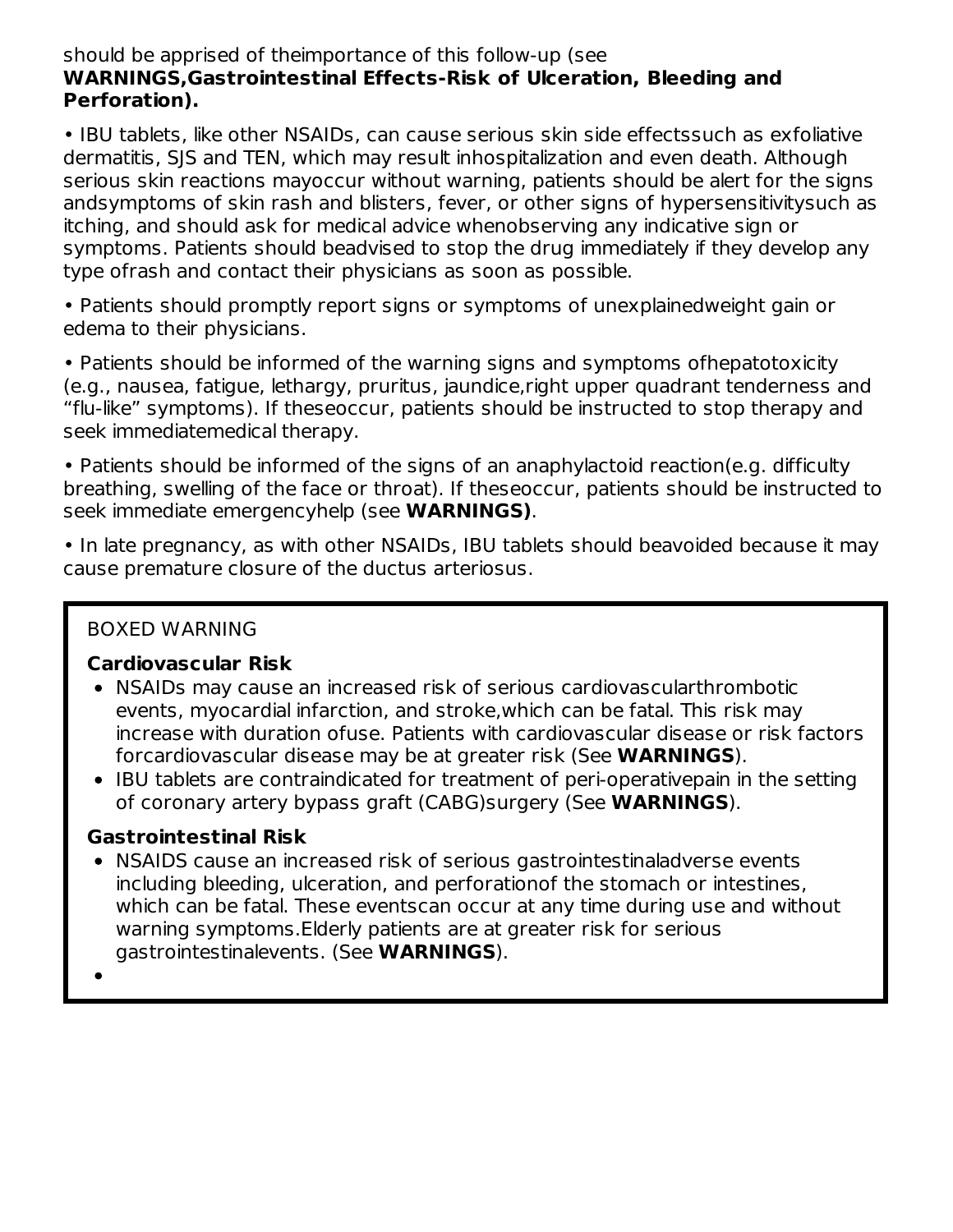|                      | <b>Packaged and Distributed by</b>                                | Zuality Care Products. LLC                                                                                                 |                             |                     | 1-800-337-8603           |                          |                |
|----------------------|-------------------------------------------------------------------|----------------------------------------------------------------------------------------------------------------------------|-----------------------------|---------------------|--------------------------|--------------------------|----------------|
|                      | Holland, OH 43528<br><b>IBU 800 MG</b>                            | Warning: Keep out of children's reach.<br>Store at room temperature.<br>Consult with a physician or see insert for dosage. |                             |                     |                          |                          |                |
| GTIN: 00349999042302 |                                                                   | WHITE, CAPLET, 81                                                                                                          |                             |                     |                          |                          |                |
| NDC: 49999-0042-30   | #30 TABLETS                                                       |                                                                                                                            |                             |                     |                          |                          |                |
| Serial:              |                                                                   |                                                                                                                            |                             | eo                  | ŠΒ                       |                          |                |
| Lot:                 | Rx only                                                           |                                                                                                                            |                             | <b>ABLETS</b><br>5M | 06°21001 66661<br>GXP: / | ILETS<br>$5\overline{a}$ |                |
| EXP: H               |                                                                   |                                                                                                                            | <b>OE: ZPOD</b> : 6<br>EXP: |                     |                          |                          |                |
| <b>REV. 07/16</b>    |                                                                   |                                                                                                                            |                             |                     |                          |                          |                |
|                      | Each tablet contains Ibuprofen, USP 800 mg                        |                                                                                                                            |                             |                     |                          |                          | <b>MANAGER</b> |
|                      | Mfr: Dr. Reddy's Laboratories Louisiana LIc, Shreveport, LA 71106 |                                                                                                                            |                             |                     |                          |                          |                |
|                      |                                                                   |                                                                                                                            |                             |                     |                          |                          |                |

| ibuprofen tablet<br><b>Product Information</b><br><b>Item Code</b><br><b>HUMAN PRESCRIPTION</b><br>NDC:49999-042(NDC:55111-<br><b>Product Type</b><br>(Source)<br>684)<br><b>DRUG</b><br><b>Route of Administration</b><br>ORAL<br><b>Active Ingredient/Active Moiety</b><br><b>Strength</b><br><b>Ingredient Name</b><br><b>Basis of Strength</b><br>IBUPROFEN (UNII: WK2XYI10QM) (IBUPROFEN - UNII: WK2XYI10QM)<br><b>IBUPROFEN</b><br>800 mg<br><b>Inactive Ingredients</b><br><b>Ingredient Name</b><br><b>Strength</b><br><b>CARNAUBA WAX (UNII: R12CBM0EIZ)</b><br><b>SILICON DIOXIDE (UNII: ETJ7Z6XBU4)</b><br><b>CROSCARMELLOSE SODIUM (UNII: M280L1HH48)</b><br>HYPROMELLOSES (UNII: 3NXW29V3WO)<br>MAGNESIUM STEARATE (UNII: 70097M6I30)<br>CELLULOSE, MICROCRYSTALLINE (UNII: OP1R32D61U)<br>POLYDEXTROSE (UNII: VH2XOU12IE)<br>POLYETHYLENE GLYCOL (UNII: 3WQ0SDWLA)<br>POLYSORBATE 80 (UNII: 60ZP39ZG8H)<br>TITANIUM DIOXIDE (UNII: 15FIX9V2JP)<br><b>Product Characteristics</b><br>Color<br>white<br><b>Score</b><br>no score<br><b>CAPSULE</b><br><b>Size</b><br><b>Shape</b><br>9 <sub>mm</sub><br><b>Flavor</b><br>81<br><b>Imprint Code</b> | <b>IBU</b> |  |  |  |  |  |  |
|----------------------------------------------------------------------------------------------------------------------------------------------------------------------------------------------------------------------------------------------------------------------------------------------------------------------------------------------------------------------------------------------------------------------------------------------------------------------------------------------------------------------------------------------------------------------------------------------------------------------------------------------------------------------------------------------------------------------------------------------------------------------------------------------------------------------------------------------------------------------------------------------------------------------------------------------------------------------------------------------------------------------------------------------------------------------------------------------------------------------------------------------------------------|------------|--|--|--|--|--|--|
|                                                                                                                                                                                                                                                                                                                                                                                                                                                                                                                                                                                                                                                                                                                                                                                                                                                                                                                                                                                                                                                                                                                                                                |            |  |  |  |  |  |  |
|                                                                                                                                                                                                                                                                                                                                                                                                                                                                                                                                                                                                                                                                                                                                                                                                                                                                                                                                                                                                                                                                                                                                                                |            |  |  |  |  |  |  |
|                                                                                                                                                                                                                                                                                                                                                                                                                                                                                                                                                                                                                                                                                                                                                                                                                                                                                                                                                                                                                                                                                                                                                                |            |  |  |  |  |  |  |
|                                                                                                                                                                                                                                                                                                                                                                                                                                                                                                                                                                                                                                                                                                                                                                                                                                                                                                                                                                                                                                                                                                                                                                |            |  |  |  |  |  |  |
|                                                                                                                                                                                                                                                                                                                                                                                                                                                                                                                                                                                                                                                                                                                                                                                                                                                                                                                                                                                                                                                                                                                                                                |            |  |  |  |  |  |  |
|                                                                                                                                                                                                                                                                                                                                                                                                                                                                                                                                                                                                                                                                                                                                                                                                                                                                                                                                                                                                                                                                                                                                                                |            |  |  |  |  |  |  |
|                                                                                                                                                                                                                                                                                                                                                                                                                                                                                                                                                                                                                                                                                                                                                                                                                                                                                                                                                                                                                                                                                                                                                                |            |  |  |  |  |  |  |
|                                                                                                                                                                                                                                                                                                                                                                                                                                                                                                                                                                                                                                                                                                                                                                                                                                                                                                                                                                                                                                                                                                                                                                |            |  |  |  |  |  |  |
|                                                                                                                                                                                                                                                                                                                                                                                                                                                                                                                                                                                                                                                                                                                                                                                                                                                                                                                                                                                                                                                                                                                                                                |            |  |  |  |  |  |  |
|                                                                                                                                                                                                                                                                                                                                                                                                                                                                                                                                                                                                                                                                                                                                                                                                                                                                                                                                                                                                                                                                                                                                                                |            |  |  |  |  |  |  |
|                                                                                                                                                                                                                                                                                                                                                                                                                                                                                                                                                                                                                                                                                                                                                                                                                                                                                                                                                                                                                                                                                                                                                                |            |  |  |  |  |  |  |
|                                                                                                                                                                                                                                                                                                                                                                                                                                                                                                                                                                                                                                                                                                                                                                                                                                                                                                                                                                                                                                                                                                                                                                |            |  |  |  |  |  |  |
|                                                                                                                                                                                                                                                                                                                                                                                                                                                                                                                                                                                                                                                                                                                                                                                                                                                                                                                                                                                                                                                                                                                                                                |            |  |  |  |  |  |  |
|                                                                                                                                                                                                                                                                                                                                                                                                                                                                                                                                                                                                                                                                                                                                                                                                                                                                                                                                                                                                                                                                                                                                                                |            |  |  |  |  |  |  |
|                                                                                                                                                                                                                                                                                                                                                                                                                                                                                                                                                                                                                                                                                                                                                                                                                                                                                                                                                                                                                                                                                                                                                                |            |  |  |  |  |  |  |
|                                                                                                                                                                                                                                                                                                                                                                                                                                                                                                                                                                                                                                                                                                                                                                                                                                                                                                                                                                                                                                                                                                                                                                |            |  |  |  |  |  |  |
|                                                                                                                                                                                                                                                                                                                                                                                                                                                                                                                                                                                                                                                                                                                                                                                                                                                                                                                                                                                                                                                                                                                                                                |            |  |  |  |  |  |  |
|                                                                                                                                                                                                                                                                                                                                                                                                                                                                                                                                                                                                                                                                                                                                                                                                                                                                                                                                                                                                                                                                                                                                                                |            |  |  |  |  |  |  |
|                                                                                                                                                                                                                                                                                                                                                                                                                                                                                                                                                                                                                                                                                                                                                                                                                                                                                                                                                                                                                                                                                                                                                                |            |  |  |  |  |  |  |
|                                                                                                                                                                                                                                                                                                                                                                                                                                                                                                                                                                                                                                                                                                                                                                                                                                                                                                                                                                                                                                                                                                                                                                |            |  |  |  |  |  |  |
|                                                                                                                                                                                                                                                                                                                                                                                                                                                                                                                                                                                                                                                                                                                                                                                                                                                                                                                                                                                                                                                                                                                                                                |            |  |  |  |  |  |  |
|                                                                                                                                                                                                                                                                                                                                                                                                                                                                                                                                                                                                                                                                                                                                                                                                                                                                                                                                                                                                                                                                                                                                                                |            |  |  |  |  |  |  |
|                                                                                                                                                                                                                                                                                                                                                                                                                                                                                                                                                                                                                                                                                                                                                                                                                                                                                                                                                                                                                                                                                                                                                                |            |  |  |  |  |  |  |
|                                                                                                                                                                                                                                                                                                                                                                                                                                                                                                                                                                                                                                                                                                                                                                                                                                                                                                                                                                                                                                                                                                                                                                |            |  |  |  |  |  |  |
|                                                                                                                                                                                                                                                                                                                                                                                                                                                                                                                                                                                                                                                                                                                                                                                                                                                                                                                                                                                                                                                                                                                                                                |            |  |  |  |  |  |  |
|                                                                                                                                                                                                                                                                                                                                                                                                                                                                                                                                                                                                                                                                                                                                                                                                                                                                                                                                                                                                                                                                                                                                                                |            |  |  |  |  |  |  |
|                                                                                                                                                                                                                                                                                                                                                                                                                                                                                                                                                                                                                                                                                                                                                                                                                                                                                                                                                                                                                                                                                                                                                                |            |  |  |  |  |  |  |
|                                                                                                                                                                                                                                                                                                                                                                                                                                                                                                                                                                                                                                                                                                                                                                                                                                                                                                                                                                                                                                                                                                                                                                |            |  |  |  |  |  |  |
|                                                                                                                                                                                                                                                                                                                                                                                                                                                                                                                                                                                                                                                                                                                                                                                                                                                                                                                                                                                                                                                                                                                                                                |            |  |  |  |  |  |  |